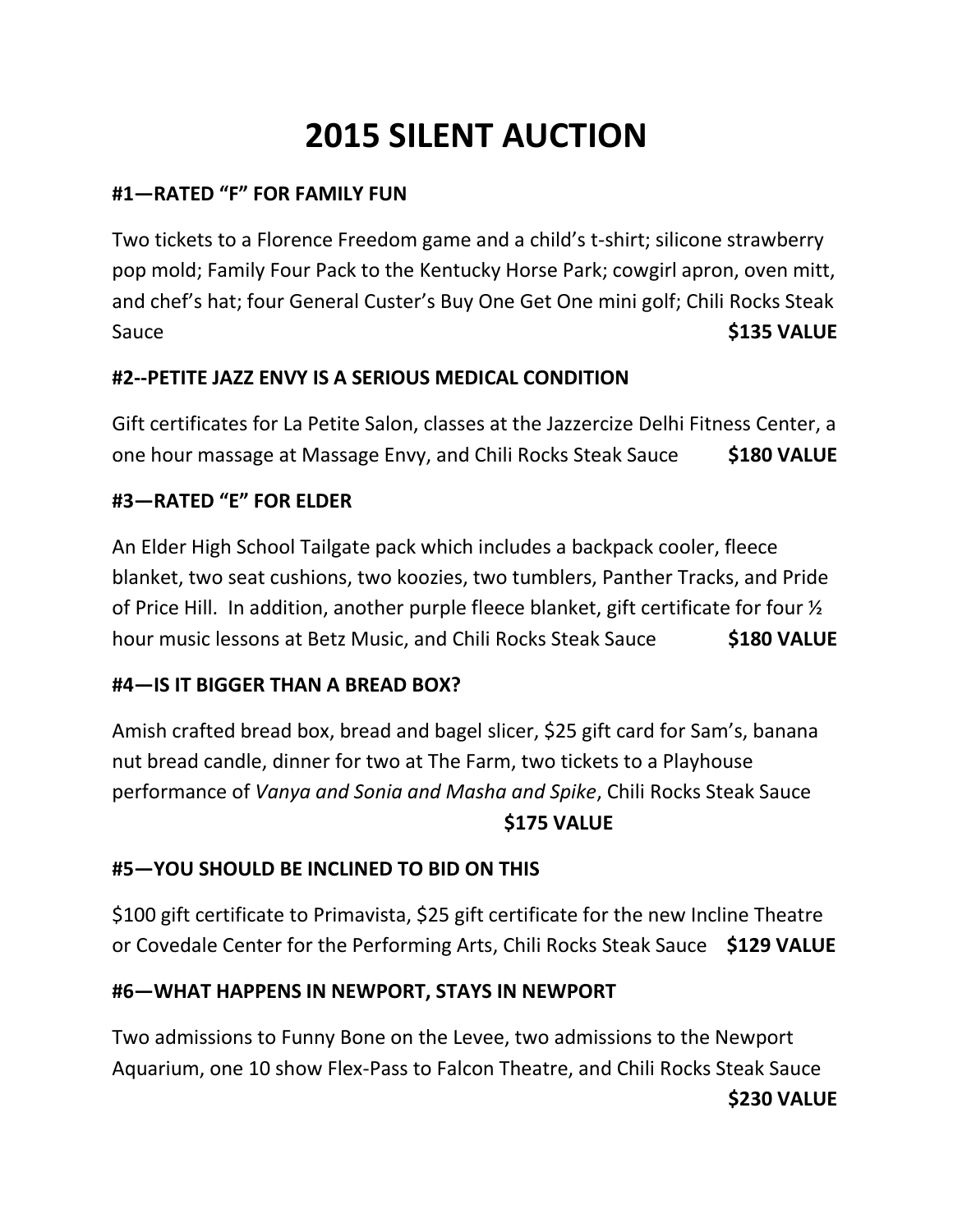## **#7—SOLVE THIS EQUATION**

Axis Alley party for eight people, which includes two hours of bowling, eight shoe rentals, and snacks, plus one Chili Rocks Steak Sauce equals. . . **\$154 VALUE**

## **#8—DO YOU HOLD OUT YOUR PINKIE WHEN YOU DRINK TEA?**

From CET—*Downton Abbey* DVD's for the first five seasons, *Mr. Selfridge* DVD of Season 1, *Cincinnati Finds Its Voices* Music Hall DVD, CET organizer, *Downton Abbey* pen and bookmark; From Cincinnati Shakespeare Company—two tickets to a preview or Thursday's mainstage performance; Chili Rocks Steak Sauce

#### **\$213 VALUE**

#### **#9—DON'T PUT THE TEA AWAY, YET**

From Cincinnati Public Radio—Lake Wobegon tote bag, books, CD's, T-shirt, hat, travel mug, flashdrive, and other public radio show advertising merchandise; From Cincinnati Ballet—two tickets to *Director's Choice;* Chili Rocks Steak Sauce **\$274 VALUE**

## **#10—SPRING IS IN THE AIR**

\$20 gift card from Robben Florist, 2 Butterflies of the Philippines show passes, Signs of Spring candle, ceramic bird, bird feeder with seed, journal, Lawn Mower Tune-Up from Price Hill Lawn Mower, Chili Rocks Steak Sauce **\$140 VALUE**

#### **#11—VILLAGE SQUARED**

Seven pieces from The Village Collection by St. Nicholas Square (Ready for Winter, Sweets for Sale, Goin' Skiing, Country House, Cathedral of Peace, Elm Street House, and Fire Station); pair of season tickets for The Village Players; Chili Rocks Steak Sauce **\$275.93 VALUE**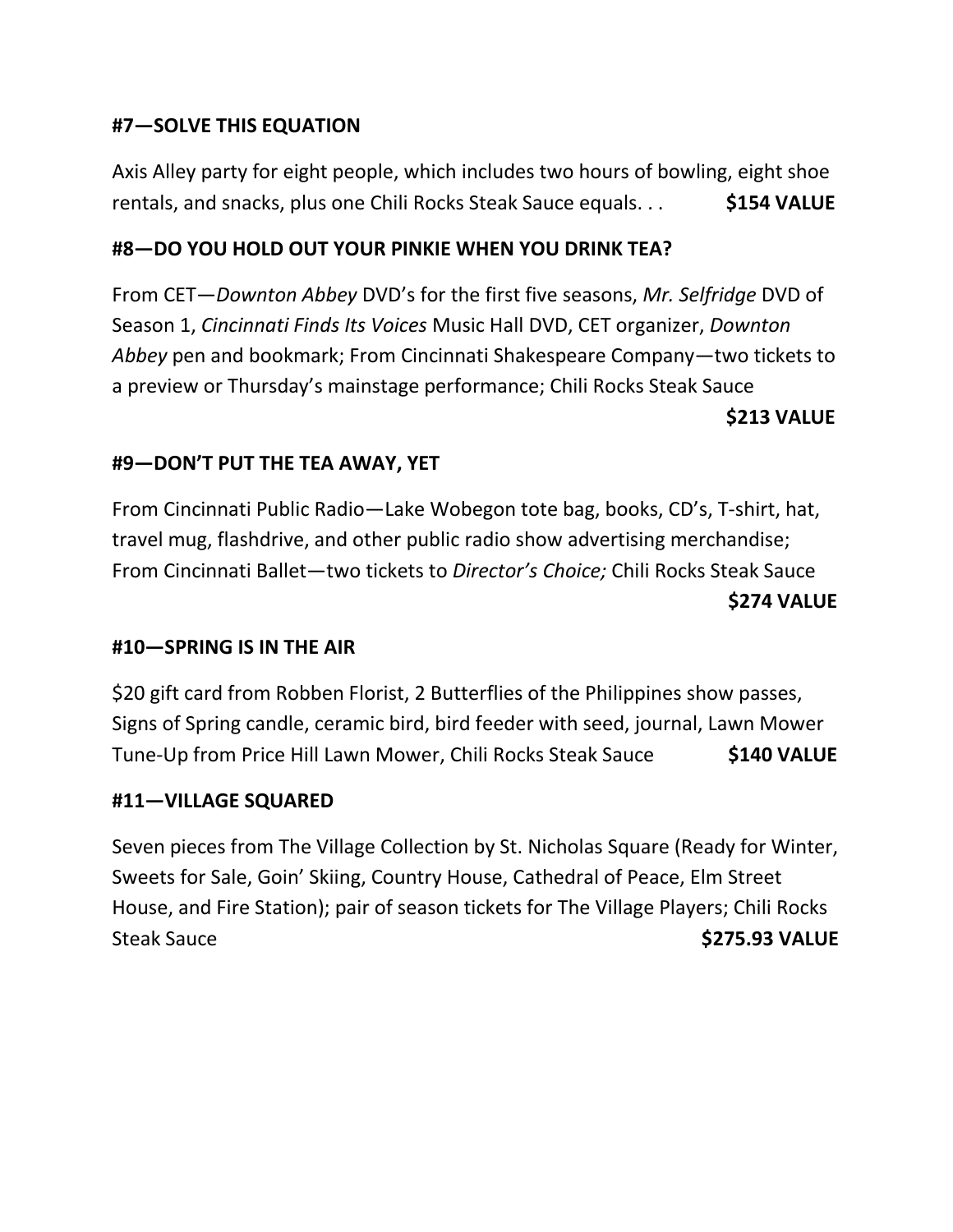## **#12—TALL STACKS (MORE THAN JUST PANCAKES)**

John Ruthven's double signed photo offset lithography print "Coming Home" 31/50 Commissioner's Edition, professionally framed using an acid-free mat. A similar print sold for \$250 in a 2013 *Everything but the House* auction.

## **\$250 VALUE?**

## **#13—WHATEVER HAPPENED TO SPUDS MACKENZIE?**

Budweiser Patio Umbrella, hanging flower basket, and Chili Rocks Steak Sauce **\$114 VALUE**

## **#14—IS THERE CHILI ROCKS STEAK SAUCE IN THERE?**

Chili Rocks cooler containing a gift certificate for 4 quarts of chili, note pads, pens, koozies, ketchup, three BBQ sauces, salsa, wing sauce, two mustards, 5 hot sauces, and *Chili Rocks Steak Sauce*! **\$170 VALUE**

## **#15—TAKE ME OUT TO THE. . .YOU KNOW**

Four Reds tickets to a July 1st 12:35 pm game against the Minnesota Twins, Section 417, Row A, Seats 5,6,7,8 (parking pass included), Sean Casey figurine **\$100 VALUE**

## **#16—THAT'S A LOT OF BUBBLE GUM**

A vintage collection of Topps and other baseball cards including Johnny Bench, Tom Browning, Jose Rijo, and Lou Piniella **\$200 VALUE**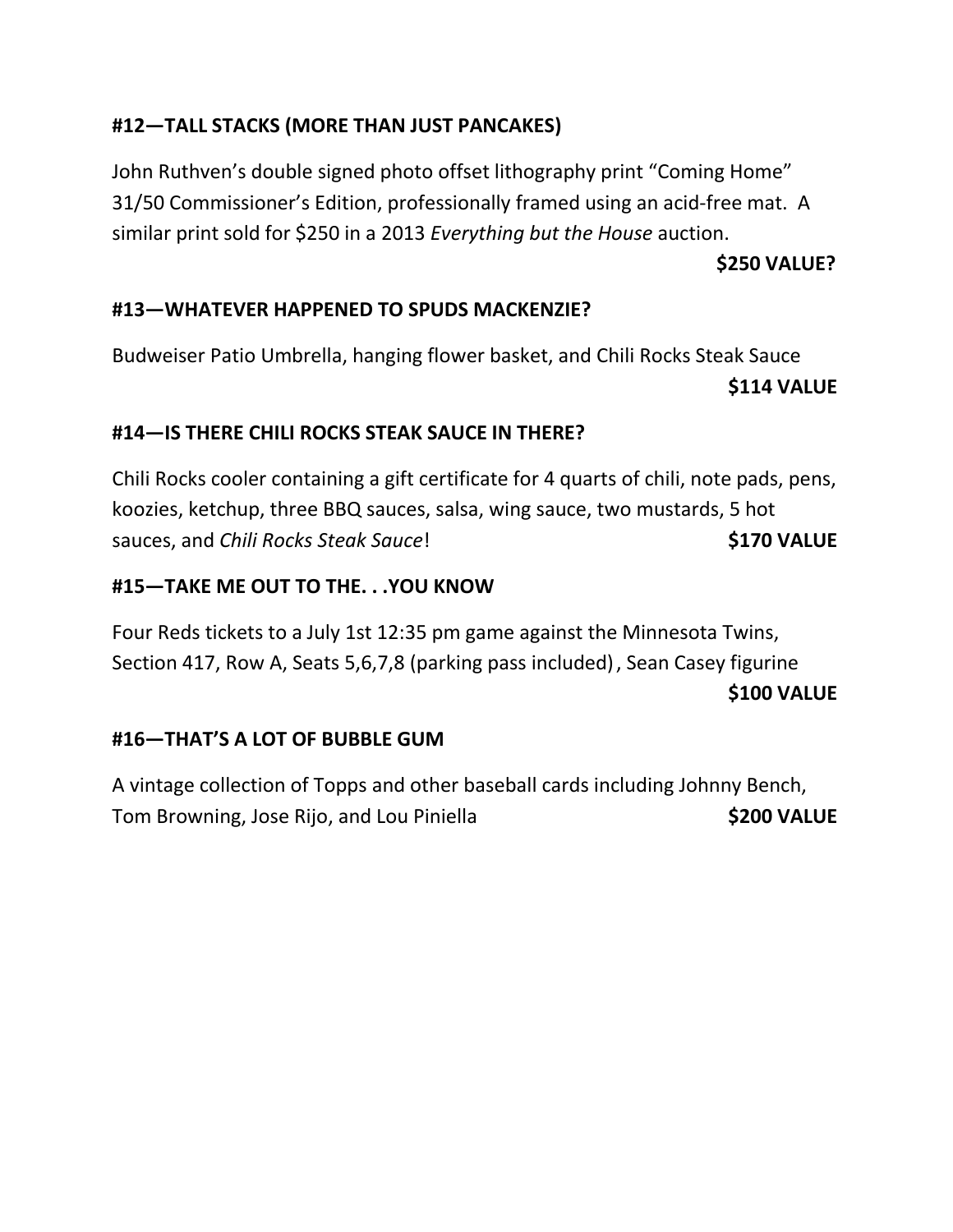# **RAFFLE BASKETS**

## **A—PICNIC WITH MIKE AND REDD**

\$10 toward Mike's Wings, 6-pack of Redd's Apple Ale, 6 Redd's glasses, portable picnic caddy, heated auto window ice scraper, Avon key chain, two Heineken koozies, Newcastle bottle opener, Chili Rocks Sauce **\$60 VALUE**

## **B—WOOF WOOF**

Certificate for Fido's microchip and registration from Covedale Pet Hospital; dog treats, shampoo, pick-up bags and dispenser, and a squeak toy from Delhi Pet Center**;** Brewhaus Dog Bones; Chili Rocks Sauce **\$74 VALUE**

## **C—ONLY 249 SHOPPING DAYS LEFT UNTIL CHRISTMAS**

\$50 Robin James gift card, bubble bear, LED glass ornament, Kleenex, snowman pillow, wall decoration, Advent calendar box, Chili Rocks Sauce **\$75 VALUE**

## **D—TELL EVERYONE THAT YOU BAKED IT**

\$40 gift certificate from Cakes and Pastries by George, Anchor Hocking cake stand, Clos l'Abeilley Sauternes, cake decorating pen set, Avon pie carrier , Chili Rocks Sauce **\$100 VALUE** 

## **E—YOU CAN HAVE YOUR STEAK AND EAT IT, TOO**

\$50 gift certificate from Wassler Meats, Wassler Meats thermal tote, cutting board, steak knives, spatula, Chili Rocks BBQ Sauce and Steak Sauce **\$110 VALUE**

## **F—THIS HAS DATE NIGHT WRITTEN ALL OVER IT**

Two tickets to any 2015 Commonwealth Theatre summer production (tickets include dinner and the play)**,** Cabernet Sauvignon, 6 wine glasses, wine opener, bottle carrier, portable picnic caddy, Esther Price chocolates, Chili Rocks Sauce **\$140 VALUE**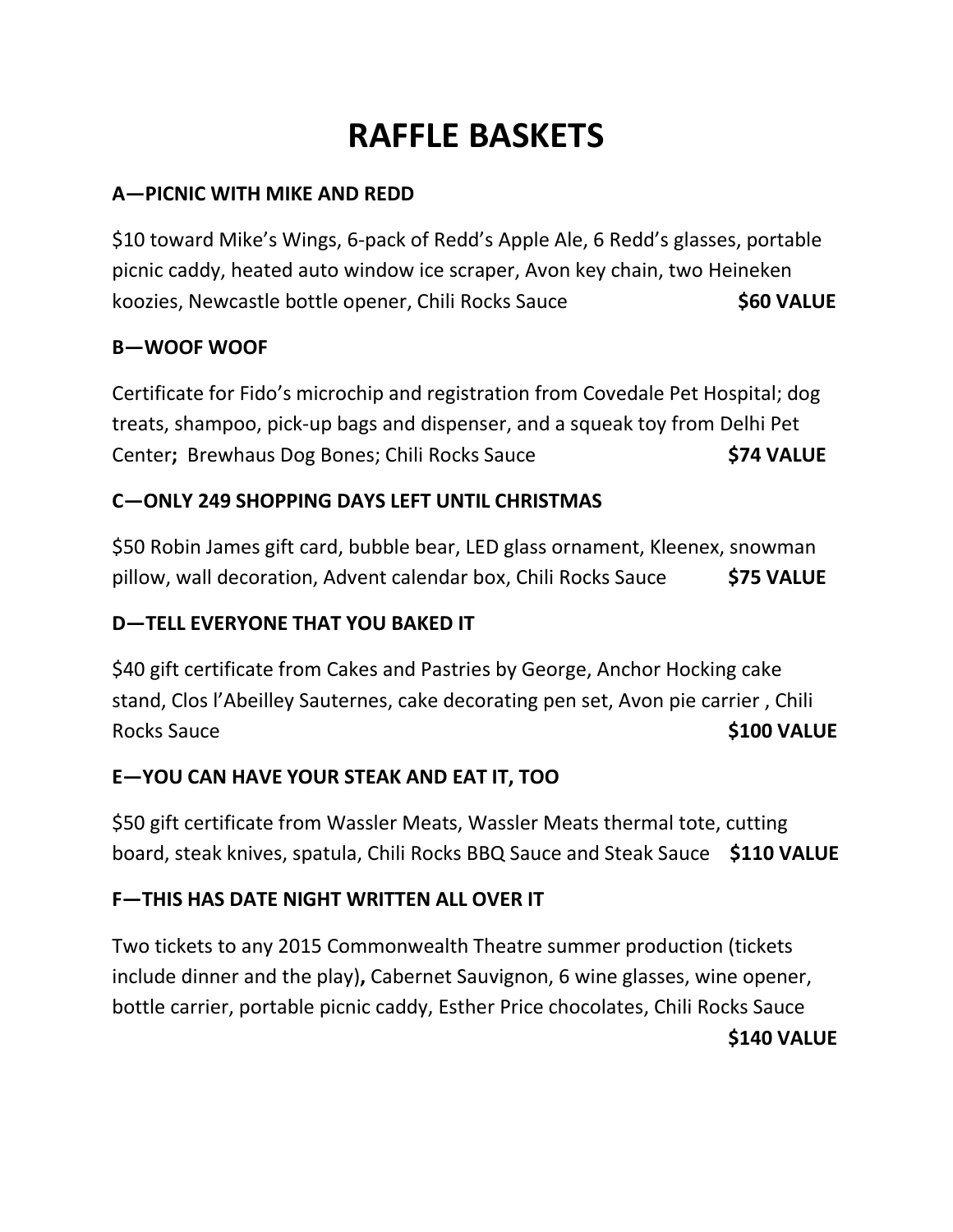## **G—THE FEW, THE PROUD, THE CAT LADIES**

Cat themed giftware that includes salt and pepper shakers, Christmas ornaments, a decorative tile, earrings, jewelry box, apron, two mugs, and a microchip certificate and registration from Covedale Pet Hospital; Chili Rocks Sauce (not for Miss Kitty's consumption) **\$89 VALUE**

## **H—SEEING RED**

Two vouchers for general admission tickets to see the Cincinnati Rollergirls, two bumper stickers, poster, two pins, two koozies, 6-pack of Redd's Ale, 6 Redd's Ale glasses; Chili Rocks Hot Sauce, BBQ Sauce, and Steak Sauce **\$70 VALUE**

## **I—EAT THE CANDY NOW; THE REST CAN WAIT**

\$25 gift card from Siemer Jewelers, Dream Big! bracelet by Angelica, Esther Price candies, jingle bell bracelets, holiday themed oven mitt and matching apron, treat bag, gingerbread silicone molds, raspberry scented candle, snowman pin, tissues, Chili Rocks Sauce **\$120 VALUE** 

## **J—CAN YOU DIG IT?**

\$20 gift card for Robben Florist, kneeling pad, knee pads, trowel, gardening gloves, Welcome stone, flower towel, Chili Rocks Sauce **\$89 VALUE**

## **K—STROLLING ALONG**

Two all-3-museum vouchers for the Cincinnati Museum Center, Lorax gift set, Munchkin Diaper Change Kit, stuffed bear, activity loop, bib, sleep sack, coffee warmer, meringue cookie mints, Shortbread Petticoat Tails, Chili Rocks Sauce

#### **\$100 VALUE**

## **L—NOW YOU NEED THOSE CUTE LITTLE OVAL PLATES**

7 cans of original Skyline chili, two boxes of Skyline oyster crackers, two bottles of Skyline hot sauce, Pampered Chef cheese grater, 6-pack of Redd's Apple Ale, six Redd's Apple Ale glasses, Chili Rocks Sauce **\$75 VALUE**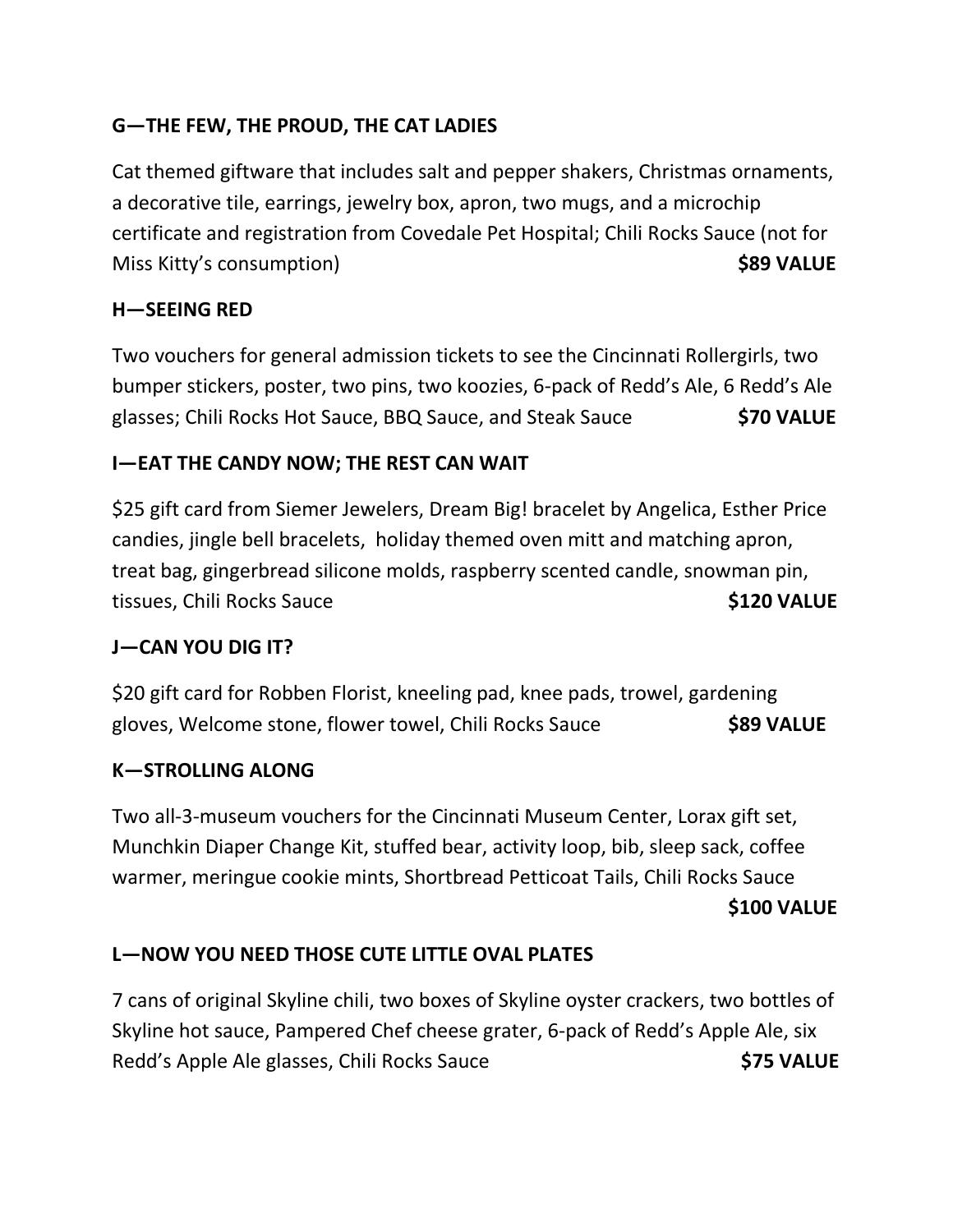## **M—TREATS FOR THE TWEETS**

\$50 gift card for Allison Landscaping and Water Gardens, suet holder, suet, bird feeder, bird seed, garden ornament, Chili Rocks Sauce **\$100 VALUE**

## **N—I'LL TAKE "THINGS THAT FLUTTER" FOR \$20, ALEX.**

Four pairs of fairy wings, four tickets to the Butterflies of the Philippines show, butterfly Post-Its, hummingbird stationery, Cincinnati Park notecards, flower garden puzzle, butterfly note pad, 4 sets of children's glitter make-up, Tinkerbell watch, four Buy One Get One coupons for General Custer's mini golf, Chili Rocks sauce **\$170 VALUE** 

## **O—I'LL TAKE "THINGS YOU NEED IN CULINARY SCHOOL" FOR \$60, ALEX.**

\$25 gift card for Crate and Barrel, Pampered Chef springform pan, Cook's Magazine, set of dessert plates, Chili Rocks BBQ and Steak Sauce **\$78 VALUE**

## **P—IN SEARCH OF THE HOLY GRAIL? JUNGLE JIM'S PROBABLY HAS IT.**

\$25 Jungle Jim's gift card, two Fat Head's Brewery glasses, one bottle of Monty Python's Holy Ail, Chex Mix, \$25 Wishbone gift card, Brewhaus Dog Bones, Chili Rocks BBQ Sauce **\$75 VALUE** 

## **Q—subliminal message #1. . .F & N GOODE CHICKEN TENDERS IN THE LIBRARY**

F & N Goode Chick'n Tenders Party / Tailgate Package Certificate for 25 chicken tenders, pint of cole slaw, 4 different dipping sauces, and kettle cooked chips; two Cinemark movie passes; two 3-play game golf passes at General Custer's, Chili Rocks Steak Sauce **\$110 VALUE** 

## **R—GOOD FORTUNE AWAITS**

Three jars of Panda Express cooking sauces, bag of fortune cookies, stuffed panda bear, two coupons for free Panda Express entrée items, Tupperware Rice Cooker, napkins, \$20 gift certificate for R & R Quality Meats, turkey lifters, Chili Rocks Steak Sauce **\$90 VALUE**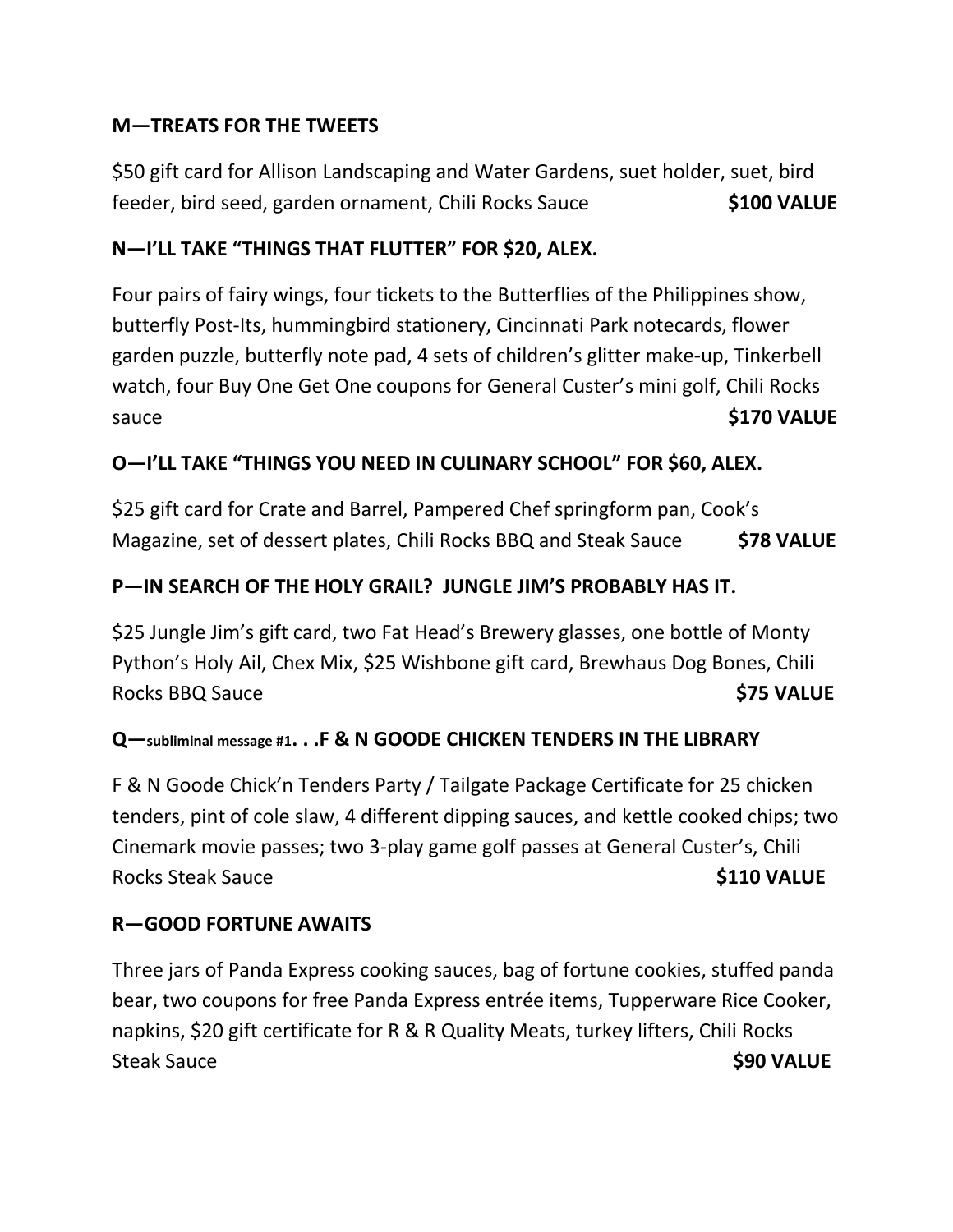## **S—subliminal message #2. . .LISTERMANN PRE-PROHIBITION LAGER IN THE LIBRARY**

Listermann Brewing Company large hoodie, \$20 gift card for brewing or winemaking supplies at Listermann's, Listermann's glass, Brewhaus Dog Bones, \$10 gift card from Humbert's Quality Meats, condiment holder, Chili Rocks BBQ and Steak Sauces **by Supplement Controller Steak Sauces \$110 VALUE** 

# **T—'S WONDERFUL, MARVELOUS**

Two tickets to The RL Big Band with Nancy James (Thursday, June 11th) at The Carnegie, two pairs of earrings, woman's Speidel watch, jewelry box, woman's wallet, thank you notes, Chili Rocks Steak Sauce **\$150 VALUE** 

## **U—HMMM HMMM HMMM TO THE BALLGAME**

\$25 gift card for Tap and Screw, certificate for 2 Terrace Line or 4 View Level Cincinnati Reds tickets, Sean Casey figurine, mesh back pack, Chili Rocks Steak Sauce **\$110 VALUE** 

# **V—WILL THIS BE FOR HERE OR TO GO?**

Pampered Chef deep covered baker, Pampered Chef BBQ vegetable rack, \$10 gift card to Jim and Jack's on the River, two \$25 gift certificates toward overnight tours with Brose Tours, haircut with Tracy Rahm at Evolution Salon, Chili Rocks Sauce **\$135 VALUE** 

## **W—TWINKLE WITH MINNIE AND MICKEY**

Gift certificate for a haircut at Kaicee's Hair Designs, shower wrap, Twinkle Toes Massager, Minnie Mouse bag, Mickey Mouse hoodie (size 1X), scarf, Buxton change purse / card holder, Chili Rocks Sauce **\$135 VALUE**

## **X—PRICE HILL ICONS**

Price Hill Historical Society membership, three books, framed poster, framed print, West Price Hill Community Council T-shirt and membership, *Disappearance of Mr. James Phillimore* signed by the author Dan Andriacco, Chili Rocks Steak Sauce **\$100 VALUE**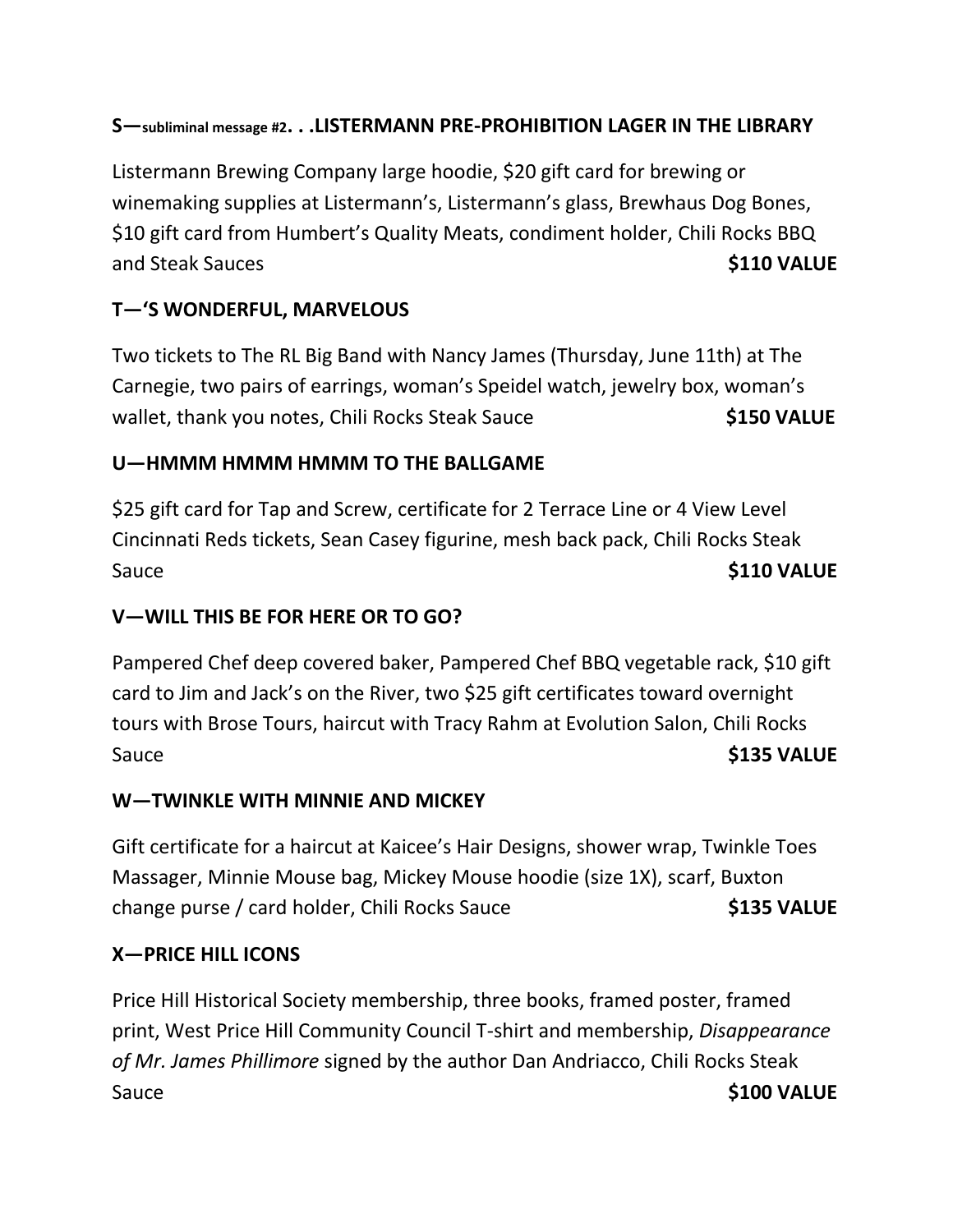## **Y—FIT AS A FIDDLE**

\$25 Nike gift card, Runner's Magazine, pedometer, water bottle, two paid registrations for the Jingle Bell Run / Walk, Salon Certificate with Cheryl Richard at Grote Barber Styling, two passes for one free game of laser tag or miniature golf at Scallywag, Chili Rocks Steak Sauce **\$160 VALUE** 

## **Z—NO MONKEY BUSINESS**

Brewer's Best Beer Brewing Equipment Kit from Brew Monkeys, J & J Restaurant \$20 gift certificate, two \$5 coupons for Trotta's Pizza, Chili Rocks Steak Sauce **\$140 VALUE**

## **AA—SO, WAGNER AND MOZART WALKED INTO A BAR. . .**

Basket containing a bottle of wine and 14 Private Selection foods from Kroger on Warsaw Avenue, two tickets to either of next season's Queen City Chamber Opera's performances, Chili Rocks Steak Sauce **\$117 VALUE**

#### **BB—subliminal message #3. . .LISTERMANN'S INTERGALLACTIC IPA IN THE LIBRARY**

Listermann Brewing Company extra large hoodie, \$20 gift card for brewing or winemaking supplies at Listermann's, Listermann's glass, Brewhaus Dog Bones, gift certificate for two tickets to any Know Theatre's mainstage production, Chili Rocks BBQ Sauce **\$120 VALUE** 

#### **CC—FOR SWINGERS ONLY**

Four gift certificates for 9-hole green fees at Shawnee Lookout Golf Course, Great Parks of Hamilton County park pass, backpack, General Custer's three game golf pass, two General Custer's Buy One Get One round of mini golf, lunch for two at the Main Entrance, Chili Rocks BBQ Sauce **\$124 VALUE**

## **DD—COUTURE AND CULTURE**

EmilyLyn Vintage Jewelry Design necklace and earrings, haircut by Jamie Feuchter at Evolution Studio, scarf, two passes to the Taft Museum of Art, woman's Koret wallet, Chili Rocks Steak Sauce **\$175 VALUE**